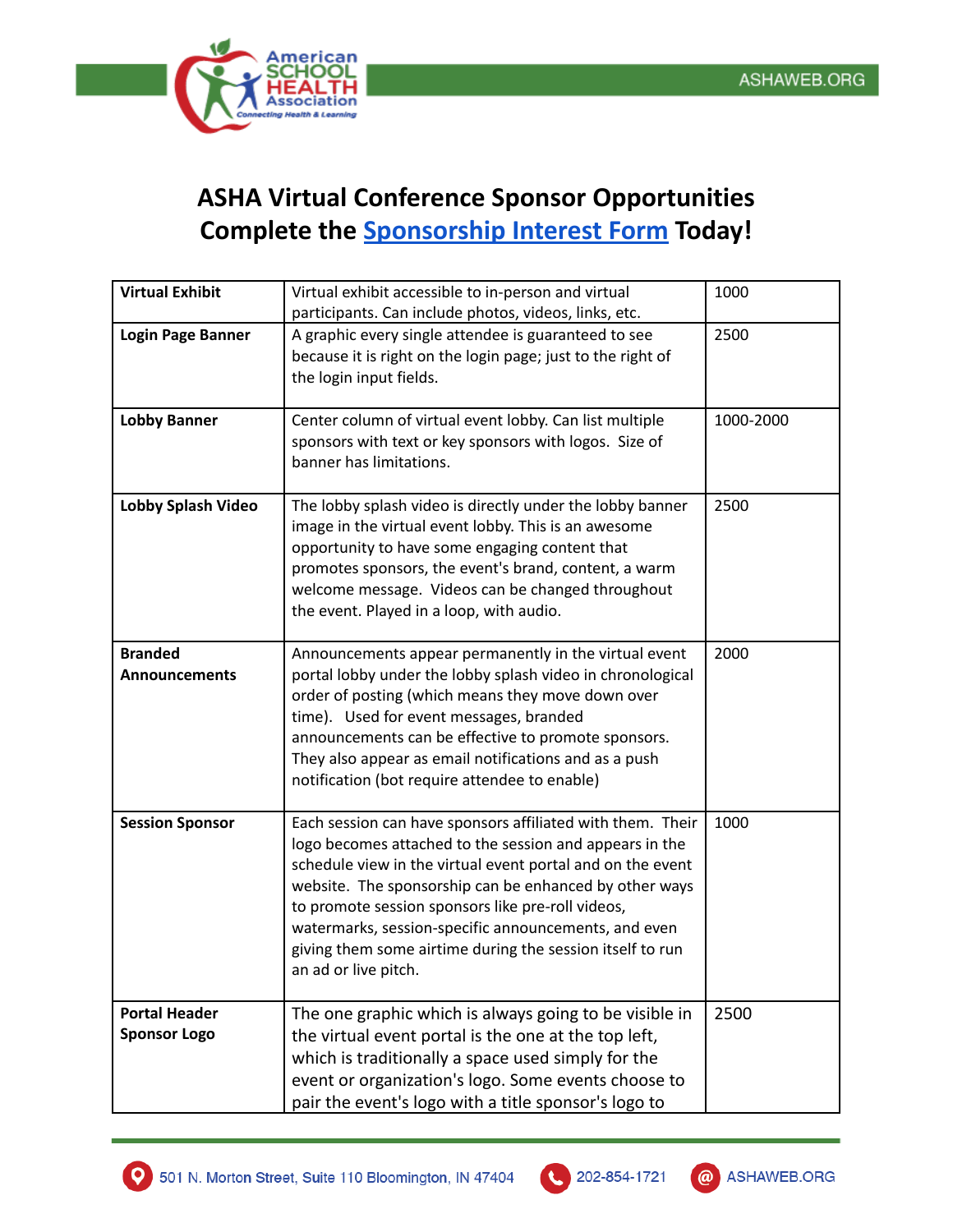|                                                            | give them permanent visibility. Works best with<br>horizontal logos.                                                                                                                                                                                                                                                                                                                                                                                                                                                                                                                                                                                              |                                     |
|------------------------------------------------------------|-------------------------------------------------------------------------------------------------------------------------------------------------------------------------------------------------------------------------------------------------------------------------------------------------------------------------------------------------------------------------------------------------------------------------------------------------------------------------------------------------------------------------------------------------------------------------------------------------------------------------------------------------------------------|-------------------------------------|
| <b>Portal Header</b><br><b>Sponsor Carousel</b>            | Found at the top-right area of the virtual event portal<br>is a constantly rotating carousel that loops through<br>sponsor logos, stopping for 10 seconds at a time on<br>each logo. The logos are clickable and lead to the<br>sponsor's website. The logo size is rather small and<br>works best with horizontal logos.                                                                                                                                                                                                                                                                                                                                         | 1000                                |
| <b>Sponsor Listing</b>                                     | Sponsors are listed by sponsor level on the home page of<br>the event website with large logos which can be linked to<br>the sponsors website.                                                                                                                                                                                                                                                                                                                                                                                                                                                                                                                    | Part of any level<br>of sponsorship |
| <b>Session Pre-Roll</b><br><b>Video (Per Session)</b>      | Until a session goes live, you don't want there to be a<br>blank screen. It's prime real estate to promote your brand,<br>sponsors, and anything. By uploading a short 2 - 3-minute<br>video played in a loop to each session's Pre-Roll<br>Video field you can have engaging content available for<br>attendees to watch right before the session goes live.                                                                                                                                                                                                                                                                                                     | 1500                                |
| <b>Gamification</b><br><b>Engagement Codes</b><br>& Prizes | In PheedLoop's virtual event gamification system,<br>attendees win points by entering codes sprinkled<br>throughout the event experience. A way to draw more<br>exposure to sponsoring brands in the gamification system<br>is to associate prizes with sponsors (or have sponsors<br>donate prizes). Each prize has the option to include a<br>description and image, so it's very easy to pop in the<br>sponsor's logo onto the prize's image.                                                                                                                                                                                                                  | 3000                                |
| <b>Lobby Social Media</b><br>Feed                          | PheedLoop's virtual event lobby has a pretty slick and<br>nicely integrated social media feed. You're likely already<br>promoting sponsors on social media channels, so there is<br>the added benefit of seeing those sponsored social media<br>posts flow into PheedLoop automatically.                                                                                                                                                                                                                                                                                                                                                                          | 1500                                |
| <b>Sponsored Group</b><br><b>Networking Rooms</b>          | (Additional cost) Group networking rooms are an excellent<br>way to get large numbers of attendees to congregate<br>around and discuss specific topics. We've seen countless<br>events be quite successful with creating rooms specifically<br>for sponsors on themes or topics which position the<br>sponsor as a thought leader. It's less effective to have a<br>group networking room called "Learn More About XYZ<br>Company", as the first impression for an attendee looking<br>for a group to join is going to be one of hesitation thinking<br>that it will be more of an advertisement than an<br>educational experience. Instead, creating groups that | 1500                                |